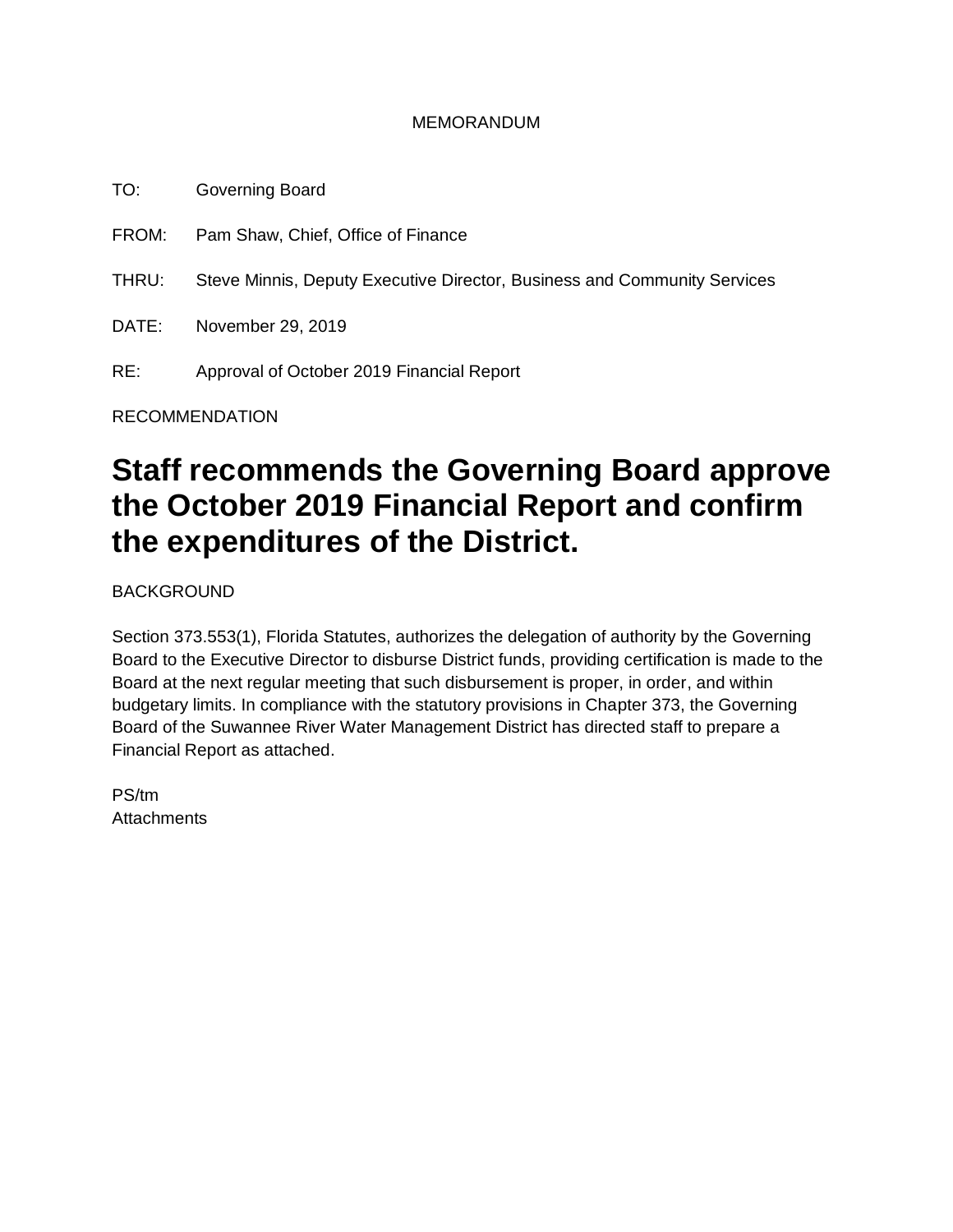| <b>Suwannee River Water Management District</b> |
|-------------------------------------------------|
| <b>Cash Report</b>                              |
| October 2019                                    |

| <b>Financial Institution/Account</b>       | <b>Monthly</b><br><b>Interest</b> | <b>Interest</b><br>Rate % | <b>Closing</b><br><b>Balance</b> |
|--------------------------------------------|-----------------------------------|---------------------------|----------------------------------|
| <b>First Federal Permit Fee</b>            | \$0.00                            |                           | \$11,205.00                      |
| <b>First Federal Accounts Payable</b>      | \$0.00                            |                           | \$35,000.00                      |
| <b>First Federal EFT Disbursements</b>     | \$0.00                            |                           | \$42,975.73                      |
| <b>First Federal Depository</b>            | \$72.92                           | 0.01%                     | \$838,897.25                     |
| Special Purpose Investment Account (SPIA)* | \$106,640.30                      | 3.18%                     | \$40,831,720.46                  |
| TOTAL                                      | \$106,713.22                      |                           | \$41,759,798.44                  |

\*SPIA is part of the Florida Treasury Investment Pool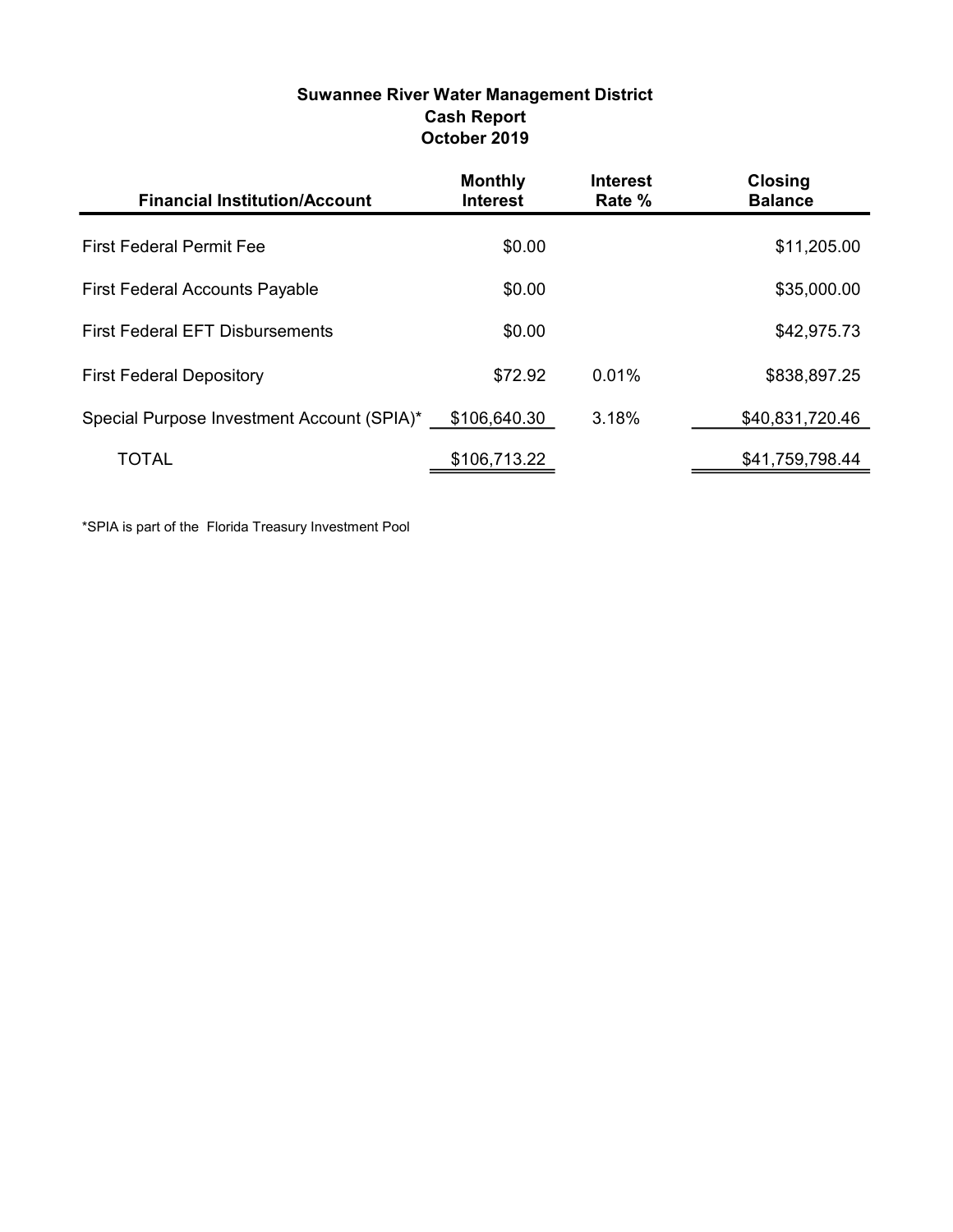#### **Suwannee River Water Management District Statement of Sources and Uses of Funds For the Month ending October 31, 2019 (Unaudited)**

|                                  | Current<br><b>Budget</b> |      | <b>Actuals</b><br><b>Through</b><br>10/31/2019 |      | Variance<br>(Under)/Over<br><b>Budget</b> | <b>Actuals As A</b><br>% of Budget |
|----------------------------------|--------------------------|------|------------------------------------------------|------|-------------------------------------------|------------------------------------|
| <b>Sources</b>                   |                          |      |                                                |      |                                           |                                    |
| \$<br>Ad Valorem Property Taxes  | 5,848,822 \$             |      | 13,693 \$                                      |      | (5,835,129)                               | 0.2%                               |
| Intergovernmental Revenues<br>\$ | 49,303,103               | \$.  | 3,531,297                                      | \$   | (45,771,806)                              | 7.2%                               |
| \$<br>Interest on Invested Funds | 130.000                  | - \$ | 105.951                                        | \$   | (24, 049)                                 | 81.5%                              |
| \$<br>License and Permit Fees    | 163,000                  | - \$ | 14,090                                         | - \$ | (148, 910)                                | 8.6%                               |
| \$<br>Other                      | 1,000,000                | S    | 68,003                                         | \$   | (931, 997)                                | 6.8%                               |
| Fund Balance                     | 9,116,055                | S    | 24,062                                         | -\$  | (9.091.993)                               | 0.3%                               |
| <b>Total Sources</b><br>\$       | 65,560,980               |      | 3,757,095                                      | S    | (61,803,885)                              | 5.7%                               |

|                                              | Current        |      |                     |     |                |     | Available     |           |                         |
|----------------------------------------------|----------------|------|---------------------|-----|----------------|-----|---------------|-----------|-------------------------|
|                                              | <b>Budget</b>  |      | <b>Expenditures</b> |     | Encumbrances 1 |     | <b>Budget</b> | %Expended | %Obligated <sup>3</sup> |
| <b>Uses</b>                                  |                |      |                     |     |                |     |               |           |                         |
| Water Resources Planning and Monitoring      | $9.607.414$ \$ |      | 121.439             |     | 2.217.406      |     | 7.268.569     | $1\%$     | 24%                     |
| Acquisition, Restoration and Public Works    | 47.402.057     | - \$ | 581.169             | - S | 20,805,646     | \$. | 26,015,242    | $1\%$     | 45%                     |
| Operation and Maintenance of Lands and Works | $5.132.262$ \$ |      | 146.978             |     | 2.254.076      | \$  | 2.731.208     | 3%        | 47%                     |
| Regulation                                   | 1.500.457      | - \$ | 66,329              |     | 59,768         |     | 1,374,359     | 4%        | 8%                      |
| Outreach                                     | 231.018 \$     |      | 18.529              |     |                | \$  | 212,489       | 8%        | 8%                      |
| Management and Administration                | 1,687,772 \$   |      | 93,324              |     | 50,910         |     | 1,543,538     | 6%        | 9%                      |
| <b>Total Uses</b>                            | 65,560,980     |      | 1,027,768           |     | 25,387,806     |     | 39,145,406    | 2%        | 40%                     |

<sup>1</sup> Actual Fund Balance used is recorded at the end of the fiscal year. This amount represents Fund Balance used for the Monitor Well Improvement Program and the AG and RIVER Cost-Share Programs

 $2$  Encumbrances represent unexpended balances of open purchase orders and contracts.

 $^3$  Represents the sum of expenditures and encumbrances as a percentage of the available budget.

This financial statement is prepared as of October 31, 2019 and covers the interim period since the most recent audited financial statements.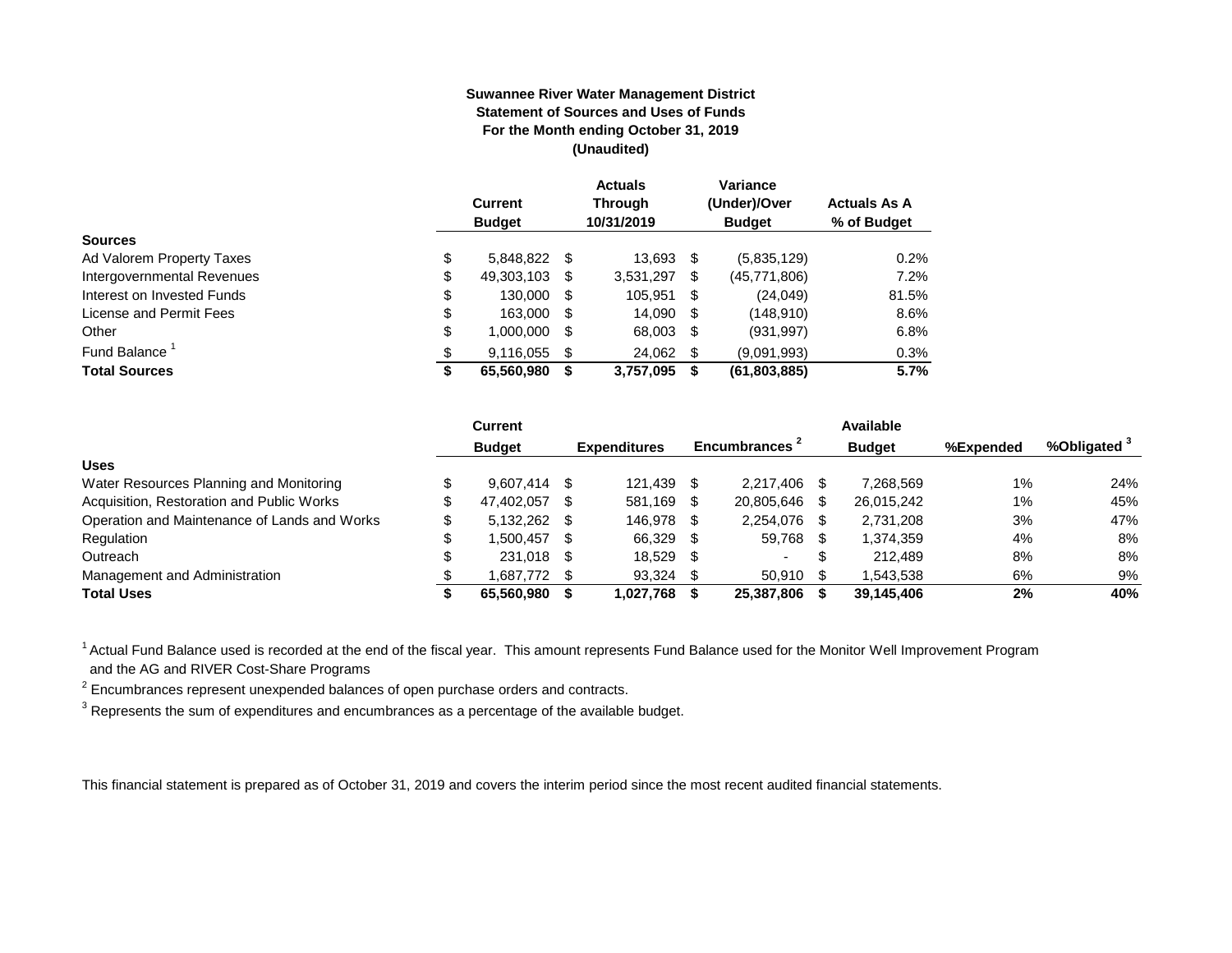$=$   $=$ 

## **STATEMENT OF ACTIVITY - REVENUE AND EXPENSE ROLLUP (UNAUDITED) SUWANNEE RIVER WATER MANAGEMENT DISTRICT**

|                                                              | Y-T-D<br><b>ACTUAL</b> | <b>ENCUMBRANCE</b>  | <b>ANNUAL</b><br><b>BUDGET</b> |
|--------------------------------------------------------------|------------------------|---------------------|--------------------------------|
| <b>FUND Report Recap -</b>                                   |                        |                     |                                |
| <b>REVENUES</b>                                              |                        |                     |                                |
| <b>DISTRICT REVENUES</b>                                     | 201,736                | 0                   | 7,141,822                      |
| <b>LOCAL REVENUES</b><br><b>STATE REVENUES</b>               | 0<br>3,531,297         | 0<br>0              | 91,600<br>45,019,003           |
| <b>FEDERAL REVENUES</b>                                      | 0                      | 0                   | 4,192,500                      |
| FUND BALANCE UTILIZATION                                     | 24,062                 | 0                   | 9,116,055                      |
| <b>TOTAL REVENUES</b>                                        | 3,757,095              | 0                   | 65,560,980                     |
| <b>EXPENDITURES</b>                                          |                        |                     |                                |
| SALARIES AND BENEFITS                                        | 325,994                | 0                   | 6,499,032                      |
| CONTRACTUAL SERVICES                                         | 32,058                 | 8,679,190           | 25,352,300                     |
| OPERATING EXPENDITURES                                       | 131,304                | 188,184             | 1,511,700                      |
| OPERATING CAPITAL OUTLAY                                     | 0                      | 118,501             | 358,044                        |
| FIXED CAPITAL OUTLAY<br><b>INTERAGENCY EXPENDITURES</b>      | 3,559<br>534,853       | 9,912<br>16,392,019 | 4,047,000<br>27,792,904        |
| <b>TOTAL EXPENDITURES</b>                                    | 1,027,768              | 25,387,806          | 65,560,980                     |
| <b>EXCESS REVENUES OVER (UNDER) EXPENDITURES</b>             |                        |                     |                                |
|                                                              | 2,729,327              | (25, 387, 806)      | 0                              |
| <b>FUND 01 - GENERAL FUND</b>                                |                        |                     |                                |
| <b>REVENUES</b><br><b>DISTRICT REVENUES</b>                  | 110,093                | 0                   | 5,038,023                      |
| <b>LOCAL REVENUES</b>                                        | 0                      | 0                   | 0                              |
| <b>STATE REVENUES</b>                                        | 1,369,993              | 0                   | 2,740,000                      |
| <b>FEDERAL REVENUES</b>                                      | 0                      | 0                   | 0                              |
| FUND BALANCE UTILIZATION                                     | 0                      | 0                   | 769,184                        |
| <b>TOTAL REVENUES</b>                                        | 1,480,086              | 0                   | 8,547,207                      |
| <b>EXPENDITURES</b>                                          |                        |                     |                                |
| SALARIES AND BENEFITS<br>CONTRACTUAL SERVICES                | 261,540<br>5,532       | 0<br>555,873        | 5,160,643<br>1,350,786         |
| OPERATING EXPENDITURES                                       | 20,163                 | 104,089             | 955,822                        |
| OPERATING CAPITAL OUTLAY                                     | 0                      | 3,498               | 165,456                        |
| FIXED CAPITAL OUTLAY                                         | 0                      | 0                   | 0                              |
| <b>INTERAGENCY EXPENDITURES</b>                              | 36,742                 | 504,096             | 914,500                        |
| <b>TOTAL EXPENDITURES</b>                                    | 323,977                | 1,167,556           | 8,547,207                      |
| <b>EXCESS REVENUES OVER (UNDER) EXPENDITURES</b>             | 1,156,109              | (1, 167, 556)       | 0                              |
| <b>FUND 03 - ALTERNATIVE WATER SUPPLY</b><br><b>REVENUES</b> |                        |                     |                                |
| <b>DISTRICT REVENUES</b>                                     | 0                      | 0                   | 0                              |
| <b>LOCAL REVENUES</b>                                        | 0                      | 0                   | 0                              |
| <b>STATE REVENUES</b>                                        | 0                      | 0                   | 5,100,000                      |
| <b>FEDERAL REVENUES</b><br>FUND BALANCE UTILIZATION          | 0<br>0                 | 0<br>0              | 0<br>0                         |
| <b>TOTAL REVENUES</b>                                        | 0                      | 0                   | 5,100,000                      |
| <b>EXPENDITURES</b>                                          |                        |                     |                                |
| SALARIES AND BENEFITS                                        | 0                      | 0                   | 0                              |
| CONTRACTUAL SERVICES                                         | 0                      | 0                   | 1,100,000                      |
| OPERATING EXPENDITURES                                       | 0                      | 0                   |                                |
| OPERATING CAPITAL OUTLAY                                     | 0                      | 0                   | 0                              |
| FIXED CAPITAL OUTLAY<br><b>INTERAGENCY EXPENDITURES</b>      | 0                      | $\Omega$<br>0       | n                              |
| <b>TOTAL EXPENDITURES</b>                                    | 0<br>0                 | 0                   | 4,000,000                      |
| <b>EXCESS REVENUES OVER (UNDER) EXPENDITURES</b>             | 0                      | 0                   | 5,100,000<br>0                 |
|                                                              |                        |                     |                                |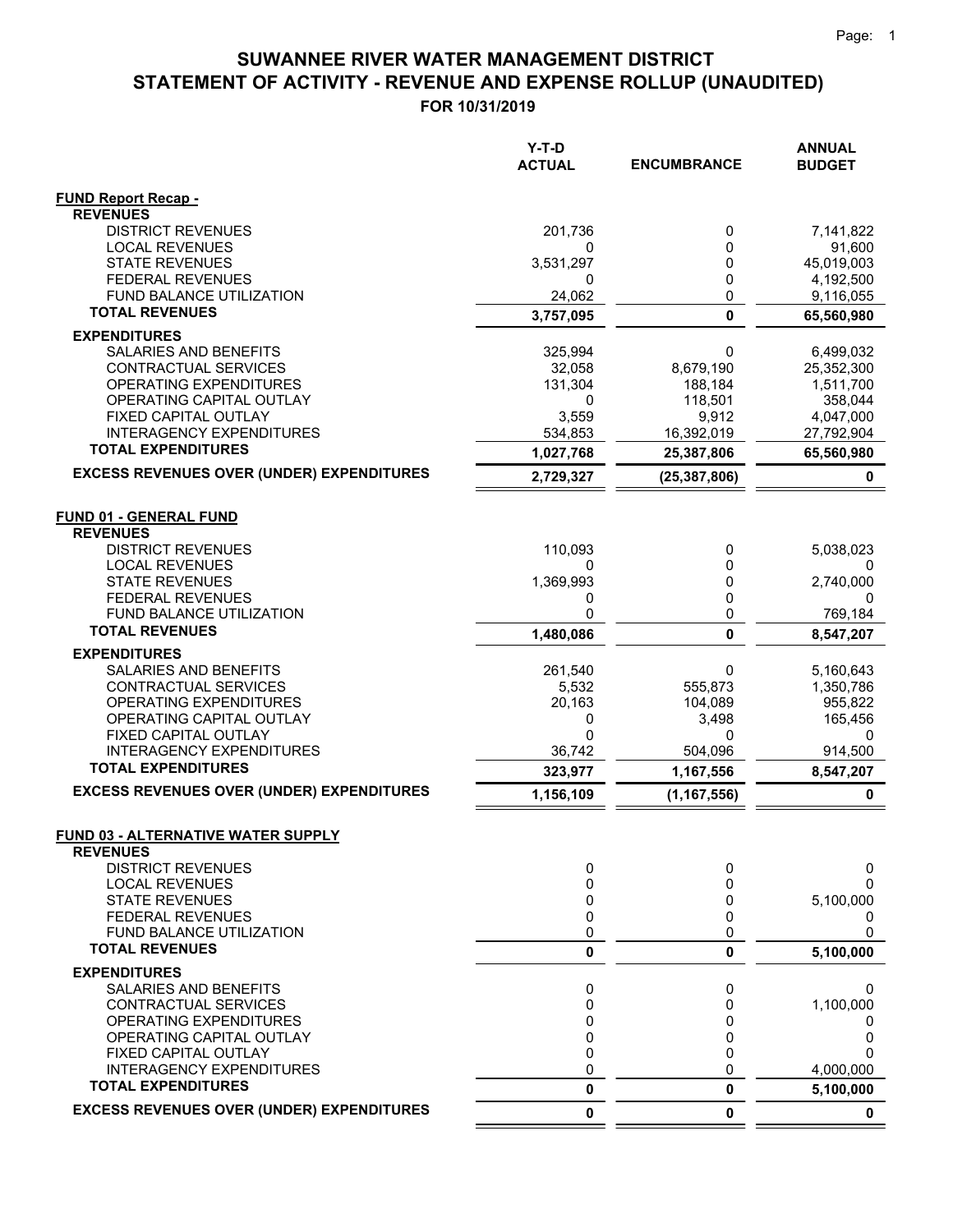|                                                            | Y-T-D<br><b>ACTUAL</b> | <b>ENCUMBRANCE</b>       | <b>ANNUAL</b><br><b>BUDGET</b> |
|------------------------------------------------------------|------------------------|--------------------------|--------------------------------|
| <b>FUND 05 - MIDDLE SUWANNEE</b>                           |                        |                          |                                |
| <b>REVENUES</b>                                            |                        |                          |                                |
| <b>DISTRICT REVENUES</b>                                   | 0                      | 0                        | 0                              |
| <b>LOCAL REVENUES</b>                                      | 0                      | 0                        | 0                              |
| <b>STATE REVENUES</b>                                      | 0                      | 0                        | 0                              |
| <b>FEDERAL REVENUES</b><br><b>FUND BALANCE UTILIZATION</b> | 0<br>0                 | 0<br>0                   | 0<br>0                         |
| <b>TOTAL REVENUES</b>                                      | 0                      | 0                        | $\mathbf{0}$                   |
| <b>EXPENDITURES</b>                                        |                        |                          |                                |
| SALARIES AND BENEFITS                                      | 0                      | 0                        | 0                              |
| <b>CONTRACTUAL SERVICES</b>                                | 0                      | 50,760                   | 0                              |
| OPERATING EXPENDITURES                                     | 0                      | 0                        | 0                              |
| OPERATING CAPITAL OUTLAY                                   | 0                      | 0                        | 0                              |
| FIXED CAPITAL OUTLAY                                       | 0                      | 0                        | 0                              |
| <b>INTERAGENCY EXPENDITURES</b>                            | 0                      | 0                        | 0                              |
| <b>TOTAL EXPENDITURES</b>                                  | 0                      | 50,760                   | $\mathbf{0}$                   |
| <b>EXCESS REVENUES OVER (UNDER) EXPENDITURES</b>           | 0                      | (50, 760)                | $\mathbf{0}$                   |
| <b>FUND 06 - SPRINGS GRANTS</b><br><b>REVENUES</b>         |                        |                          |                                |
| <b>DISTRICT REVENUES</b>                                   | 0                      | 0                        | 60,000                         |
| <b>LOCAL REVENUES</b><br><b>STATE REVENUES</b>             | 0<br>0                 | 0<br>0                   | $\Omega$<br>32,168,000         |
| <b>FEDERAL REVENUES</b>                                    | 0                      | 0                        | 0                              |
| FUND BALANCE UTILIZATION                                   | 0                      | 0                        | 0                              |
| <b>TOTAL REVENUES</b>                                      | 0                      | 0                        | 32,228,000                     |
| <b>EXPENDITURES</b>                                        |                        |                          |                                |
| SALARIES AND BENEFITS                                      | 0                      | 0                        | 0                              |
| CONTRACTUAL SERVICES                                       | 0                      | 4,224,508                | 11,930,000                     |
| OPERATING EXPENDITURES                                     | 0                      | 0                        | 0                              |
| OPERATING CAPITAL OUTLAY                                   | 0                      | 0                        | <sup>0</sup>                   |
| FIXED CAPITAL OUTLAY<br><b>INTERAGENCY EXPENDITURES</b>    | 0                      | 0                        | 2,200,000                      |
| <b>TOTAL EXPENDITURES</b>                                  | 498,111<br>498,111     | 13,968,878<br>18,193,386 | 18,098,000<br>32,228,000       |
| <b>EXCESS REVENUES OVER (UNDER) EXPENDITURES</b>           | (498, 111)             | (18, 193, 386)           | $\mathbf 0$                    |
| * Expenditures to be covered by FDEP Grants                |                        |                          |                                |
| <b>FUND 07 - LOCAL REVENUE</b><br><b>REVENUES</b>          |                        |                          |                                |
| <b>DISTRICT REVENUES</b>                                   | 0                      | 0                        | 0                              |
| <b>LOCAL REVENUES</b>                                      | 0                      | 0                        | 91,600                         |
| <b>STATE REVENUES</b>                                      | 0                      | 0                        | 0                              |
| <b>FEDERAL REVENUES</b>                                    | 0                      | 0                        | 0                              |
| FUND BALANCE UTILIZATION                                   | 0                      | 0                        | $\Omega$                       |
| <b>TOTAL REVENUES</b>                                      | 0                      | 0                        | 91,600                         |
| <b>EXPENDITURES</b>                                        |                        |                          |                                |
| SALARIES AND BENEFITS<br><b>CONTRACTUAL SERVICES</b>       | 0<br>0                 | 0<br>0                   | 0<br>0                         |
| OPERATING EXPENDITURES                                     | 0                      | 0                        | $\mathbf 0$                    |
| OPERATING CAPITAL OUTLAY                                   | 0                      | 0                        | 0                              |
| <b>FIXED CAPITAL OUTLAY</b>                                | 0                      | 0                        | $\Omega$                       |
| <b>INTERAGENCY EXPENDITURES</b>                            | 0                      | 87,000                   | 91,600                         |
| <b>TOTAL EXPENDITURES</b>                                  | 0                      | 87,000                   | 91,600                         |
| <b>EXCESS REVENUES OVER (UNDER) EXPENDITURES</b>           | 0                      | (87,000)                 | 0                              |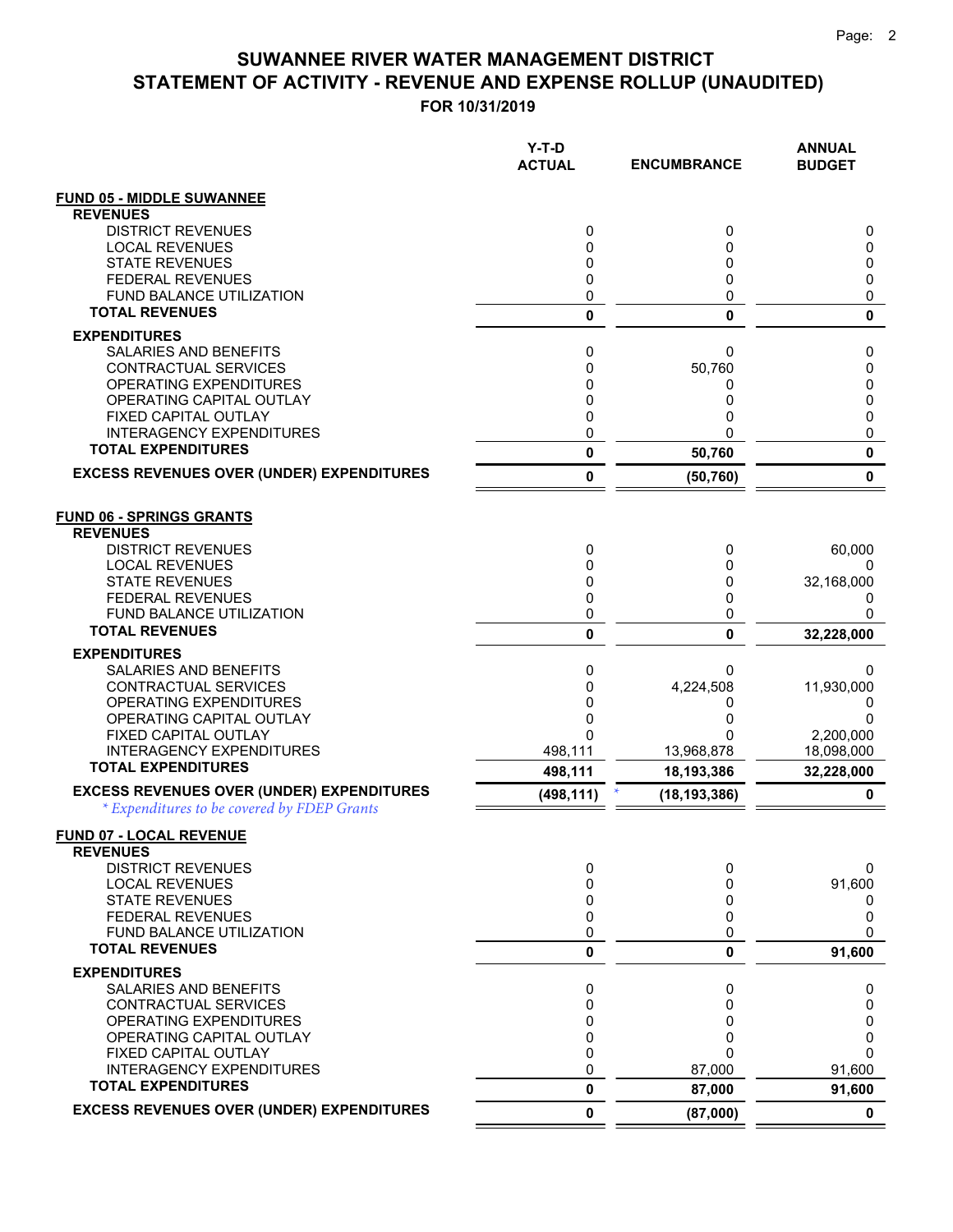|                                                                                 | $Y-T-D$<br><b>ACTUAL</b> | <b>ENCUMBRANCE</b> | <b>ANNUAL</b><br><b>BUDGET</b> |
|---------------------------------------------------------------------------------|--------------------------|--------------------|--------------------------------|
| <b>FUND 08 - WMLTF - SPRINGS</b>                                                |                          |                    |                                |
| <b>REVENUES</b>                                                                 |                          |                    |                                |
| <b>DISTRICT REVENUES</b><br><b>LOCAL REVENUES</b>                               | 429<br>0                 | 0<br>0             | 0<br>0                         |
| <b>STATE REVENUES</b>                                                           | 0                        | 0                  | 150,000                        |
| <b>FEDERAL REVENUES</b>                                                         | 0                        | 0                  | 0                              |
| FUND BALANCE UTILIZATION                                                        | 0                        | 0                  | 0                              |
| <b>TOTAL REVENUES</b>                                                           | 429                      | 0                  | 150,000                        |
| <b>EXPENDITURES</b>                                                             |                          |                    |                                |
| SALARIES AND BENEFITS<br>CONTRACTUAL SERVICES                                   | 0<br>0                   | 0<br>0             | 0<br>0                         |
| OPERATING EXPENDITURES                                                          | 0                        | 0                  | 0                              |
| OPERATING CAPITAL OUTLAY                                                        | 0                        | 0                  | 0                              |
| FIXED CAPITAL OUTLAY                                                            | 0                        | 0                  | $\Omega$                       |
| <b>INTERAGENCY EXPENDITURES</b><br><b>TOTAL EXPENDITURES</b>                    | 0                        | 150,000            | 150,000                        |
|                                                                                 | $\mathbf 0$              | 150,000            | 150,000                        |
| <b>EXCESS REVENUES OVER (UNDER) EXPENDITURES</b>                                | 429                      | (150,000)          | $\pmb{0}$                      |
| FUND 09 - MONITOR WELL / PROJECT EFFECTIVENESS METRICS<br><b>REVENUES</b>       |                          |                    |                                |
| <b>DISTRICT REVENUES</b>                                                        | 0                        | 0                  | 0                              |
| <b>LOCAL REVENUES</b><br><b>STATE REVENUES</b>                                  | 0<br>0                   | 0<br>0             | 0<br>0                         |
| <b>FEDERAL REVENUES</b>                                                         | 0                        | 0                  | $\Omega$                       |
| <b>FUND BALANCE UTILIZATION</b>                                                 | 0                        | 0                  | 50,000                         |
| <b>TOTAL REVENUES</b>                                                           | 0                        | 0                  | 50,000                         |
| <b>EXPENDITURES</b>                                                             |                          |                    |                                |
| SALARIES AND BENEFITS                                                           | 0                        | 0                  | 0                              |
| CONTRACTUAL SERVICES<br>OPERATING EXPENDITURES                                  | 0<br>0                   | 0<br>0             | 50,000<br>0                    |
| OPERATING CAPITAL OUTLAY                                                        | 0                        | 0                  | 0                              |
| <b>FIXED CAPITAL OUTLAY</b>                                                     | 0                        | 0                  | 0                              |
| <b>INTERAGENCY EXPENDITURES</b>                                                 | 0                        | 0                  | $\Omega$                       |
| <b>TOTAL EXPENDITURES</b>                                                       | $\pmb{0}$                | 0                  | 50,000                         |
| <b>EXCESS REVENUES OVER (UNDER) EXPENDITURES</b>                                | $\pmb{0}$                | 0                  | $\mathbf 0$                    |
| <b>FUND 10 - LAND CONSERVATION - FLORIDA FOREVER &amp;</b><br>P <sub>2000</sub> |                          |                    |                                |
| <b>REVENUES</b><br><b>DISTRICT REVENUES</b>                                     | 95                       | 0                  | 0                              |
| <b>LOCAL REVENUES</b>                                                           | 0                        | 0                  | 0                              |
| <b>STATE REVENUES</b>                                                           | 0                        | 0                  | 0                              |
| FEDERAL REVENUES                                                                | 0                        | 0                  | $\Omega$                       |
| FUND BALANCE UTILIZATION<br><b>TOTAL REVENUES</b>                               | 0<br>95                  | 0<br>0             | 25,000                         |
| <b>EXPENDITURES</b>                                                             |                          |                    | 25,000                         |
| <b>SALARIES AND BENEFITS</b>                                                    | 0                        | 0                  | 0                              |
| CONTRACTUAL SERVICES                                                            | 0                        | 41,946             | 25,000                         |
| OPERATING EXPENDITURES                                                          | 0                        | 0                  | 0                              |
| OPERATING CAPITAL OUTLAY                                                        | 0<br>0                   | 0                  | 0                              |
| FIXED CAPITAL OUTLAY<br><b>INTERAGENCY EXPENDITURES</b>                         | 0                        | 0<br>U             | 0<br>$\mathbf{0}$              |
| <b>TOTAL EXPENDITURES</b>                                                       | $\mathbf 0$              | 41,946             | 25,000                         |
| <b>EXCESS REVENUES OVER (UNDER) EXPENDITURES</b>                                | 95                       | (41, 946)          | $\mathbf 0$                    |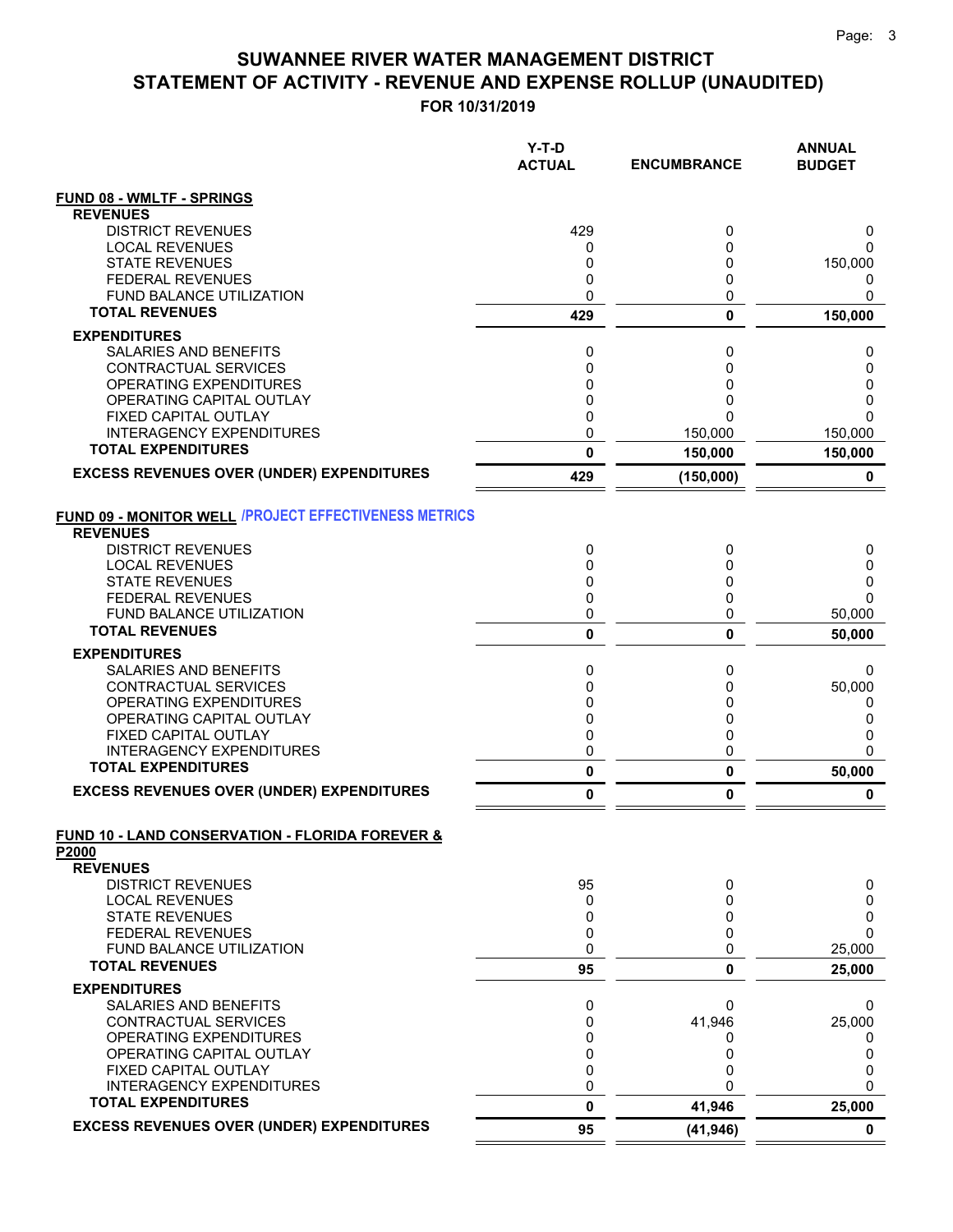|                                                         | Y-T-D<br><b>ACTUAL</b> | <b>ENCUMBRANCE</b> | <b>ANNUAL</b><br><b>BUDGET</b> |
|---------------------------------------------------------|------------------------|--------------------|--------------------------------|
| <b>FUND 12 - DOT ETDM</b>                               |                        |                    |                                |
| <b>REVENUES</b>                                         |                        |                    |                                |
| <b>DISTRICT REVENUES</b>                                | 103                    | 0                  | 0                              |
| <b>LOCAL REVENUES</b>                                   | 0                      | 0<br>0             | 0                              |
| <b>STATE REVENUES</b><br><b>FEDERAL REVENUES</b>        | 0<br>0                 | 0                  | 0<br>$\Omega$                  |
| FUND BALANCE UTILIZATION                                | 0                      | 0                  | 5,458                          |
| <b>TOTAL REVENUES</b>                                   | 103                    | $\mathbf 0$        | 5,458                          |
| <b>EXPENDITURES</b>                                     |                        |                    |                                |
| SALARIES AND BENEFITS                                   | 0                      | 0                  | 5,458                          |
| <b>CONTRACTUAL SERVICES</b>                             | 0                      | $\mathbf{0}$       | 0                              |
| OPERATING EXPENDITURES                                  | 0                      | 0                  | 0                              |
| OPERATING CAPITAL OUTLAY<br><b>FIXED CAPITAL OUTLAY</b> | 0                      | 0<br>0             | 0<br>0                         |
| <b>INTERAGENCY EXPENDITURES</b>                         | 0<br>0                 | 0                  | 0                              |
| <b>TOTAL EXPENDITURES</b>                               | 0                      | $\bf{0}$           | 5,458                          |
| <b>EXCESS REVENUES OVER (UNDER) EXPENDITURES</b>        | 103                    | 0                  | 0                              |
|                                                         |                        |                    |                                |
| <b>FUND 13 - LAND MANAGEMENT &amp; OPERATIONS</b>       |                        |                    |                                |
| <b>REVENUES</b>                                         |                        |                    |                                |
| <b>DISTRICT REVENUES</b>                                | 68,002                 | 0                  | 2,043,799                      |
| <b>LOCAL REVENUES</b>                                   | 0                      | 0                  | 0                              |
| <b>STATE REVENUES</b><br><b>FEDERAL REVENUES</b>        | 2,130,119<br>0         | 0<br>0             | 2,311,119<br>40,000            |
| <b>FUND BALANCE UTILIZATION</b>                         | 0                      | 0                  | 1,044,344                      |
| <b>TOTAL REVENUES</b>                                   | 2,198,121              | 0                  | 5,439,262                      |
| <b>EXPENDITURES</b>                                     |                        |                    |                                |
| SALARIES AND BENEFITS                                   | 33,270                 | 0                  | 667,047                        |
| <b>CONTRACTUAL SERVICES</b>                             | 2,465                  | 1,824,414          | 2,530,014                      |
| OPERATING EXPENDITURES                                  | 111,140                | 84,094             | 513,878                        |
| OPERATING CAPITAL OUTLAY<br>FIXED CAPITAL OUTLAY        | 0<br>3,559             | 115,003<br>9,912   | 192,588<br>877,000             |
| <b>INTERAGENCY EXPENDITURES</b>                         | 0                      | 85,677             | 658,735                        |
| <b>TOTAL EXPENDITURES</b>                               | 150,434                | 2,119,100          | 5,439,262                      |
| <b>EXCESS REVENUES OVER (UNDER) EXPENDITURES</b>        | 2,047,687              | (2, 119, 100)      | 0                              |
|                                                         |                        |                    |                                |
| <b>FUND 19 - FDOT MITIGATION</b>                        |                        |                    |                                |
| <b>REVENUES</b><br><b>DISTRICT REVENUES</b>             | 1,140                  | 0                  | 0                              |
| <b>LOCAL REVENUES</b>                                   | 0                      | 0                  | 0                              |
| <b>STATE REVENUES</b>                                   | 0                      | 0                  | 100,000                        |
| <b>FEDERAL REVENUES</b>                                 | 0                      | 0                  | 0                              |
| FUND BALANCE UTILIZATION                                | 0                      | 0                  | 111,000                        |
| <b>TOTAL REVENUES</b>                                   | 1,140                  | 0                  | 211,000                        |
| <b>EXPENDITURES</b>                                     |                        |                    |                                |
| <b>SALARIES AND BENEFITS</b><br>CONTRACTUAL SERVICES    | 0<br>0                 | 0<br>252           | 0<br>211,000                   |
| OPERATING EXPENDITURES                                  | 0                      | 0                  | 0                              |
| OPERATING CAPITAL OUTLAY                                | 0                      | 0                  | 0                              |
| FIXED CAPITAL OUTLAY                                    | 0                      | 0                  | 0                              |
| <b>INTERAGENCY EXPENDITURES</b>                         | 0                      | 0                  | 0                              |
| <b>TOTAL EXPENDITURES</b>                               | 0                      | 252                | 211,000                        |
| <b>EXCESS REVENUES OVER (UNDER) EXPENDITURES</b>        | 1,140                  | (252)              | $\mathbf 0$                    |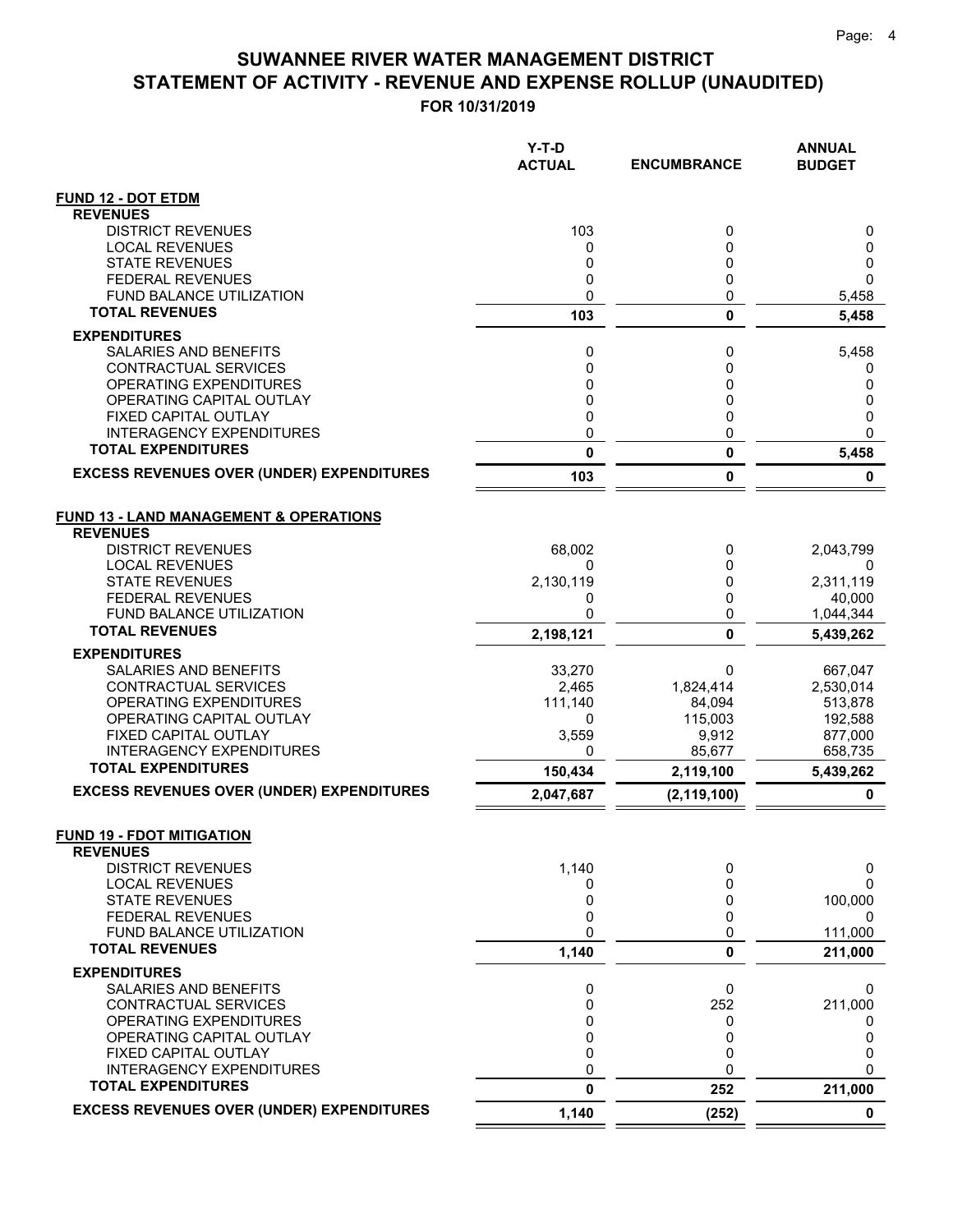|                                                                | $Y-T-D$<br><b>ACTUAL</b> | <b>ENCUMBRANCE</b> | <b>ANNUAL</b><br><b>BUDGET</b> |
|----------------------------------------------------------------|--------------------------|--------------------|--------------------------------|
| <b>FUND 20 - MINIMUM FLOWS AND MINIMUM WATER LEVELS</b>        |                          |                    |                                |
| (MFL)                                                          |                          |                    |                                |
| <b>REVENUES</b>                                                |                          |                    |                                |
| <b>DISTRICT REVENUES</b><br><b>LOCAL REVENUES</b>              | 0<br>0                   | 0<br>0             | 0<br>$\Omega$                  |
| <b>STATE REVENUES</b>                                          | 31,185                   | 0                  | 1,949,884                      |
| <b>FEDERAL REVENUES</b>                                        | 0                        | 0                  | 0                              |
| FUND BALANCE UTILIZATION                                       | 0                        | 0                  | 0                              |
| <b>TOTAL REVENUES</b>                                          | 31,185                   | $\mathbf 0$        | 1,949,884                      |
| <b>EXPENDITURES</b>                                            |                          |                    |                                |
| SALARIES AND BENEFITS                                          | 31,185                   | 0                  | 665,884                        |
| CONTRACTUAL SERVICES                                           | 0                        | 63,852             | 1,029,000                      |
| OPERATING EXPENDITURES                                         | 0                        | 0                  | 30,000                         |
| OPERATING CAPITAL OUTLAY<br><b>FIXED CAPITAL OUTLAY</b>        | 0<br>0                   | 0<br>0             | 0<br>0                         |
| <b>INTERAGENCY EXPENDITURES</b>                                | 0                        | 188,750            | 225,000                        |
| <b>TOTAL EXPENDITURES</b>                                      | 31,185                   | 252,602            | 1,949,884                      |
| <b>EXCESS REVENUES OVER (UNDER) EXPENDITURES</b>               |                          |                    |                                |
|                                                                | 0                        | (252, 602)         | 0                              |
| <b>FUND 29 - SUWANNEE RIVER PARTNERSHIP (SRP)</b>              |                          |                    |                                |
| <b>REVENUES</b>                                                |                          |                    |                                |
| <b>DISTRICT REVENUES</b>                                       | 2,420                    | 0                  | 0                              |
| <b>LOCAL REVENUES</b><br><b>STATE REVENUES</b>                 | 0<br>0                   | 0<br>0             | 0<br>0                         |
| <b>FEDERAL REVENUES</b>                                        | 0                        | 0                  | 0                              |
| <b>FUND BALANCE UTILIZATION</b>                                | 0                        | 0                  | 153,000                        |
| <b>TOTAL REVENUES</b>                                          | 2,420                    | 0                  | 153,000                        |
| <b>EXPENDITURES</b>                                            |                          |                    |                                |
| SALARIES AND BENEFITS                                          | 0                        | 0                  | 0                              |
| CONTRACTUAL SERVICES                                           | 0                        | 0                  | 0                              |
| OPERATING EXPENDITURES                                         | 0                        | 0                  | 6,000                          |
| OPERATING CAPITAL OUTLAY<br>FIXED CAPITAL OUTLAY               | 0<br>0                   | 0<br>0             | 0<br>0                         |
| <b>INTERAGENCY EXPENDITURES</b>                                | 0                        | 147,000            | 147,000                        |
| <b>TOTAL EXPENDITURES</b>                                      | 0                        | 147,000            | 153,000                        |
| <b>EXCESS REVENUES OVER (UNDER) EXPENDITURES</b>               | 2,420                    | (147,000)          | 0                              |
|                                                                |                          |                    |                                |
| FUND 33 - PCS MITIGATION - LAND ACQUISITION<br><b>REVENUES</b> |                          |                    |                                |
| <b>DISTRICT REVENUES</b>                                       | 19,454                   | 0                  | 0                              |
| <b>LOCAL REVENUES</b>                                          | 0                        | 0                  | 0                              |
| <b>STATE REVENUES</b>                                          | 0                        | 0                  | 0                              |
| <b>FEDERAL REVENUES</b>                                        | 0                        | 0                  | 0                              |
| FUND BALANCE UTILIZATION                                       | 0                        | 0                  | 1,000,000                      |
| <b>TOTAL REVENUES</b>                                          | 19,454                   | 0                  | 1,000,000                      |
| <b>EXPENDITURES</b>                                            |                          |                    |                                |
| <b>SALARIES AND BENEFITS</b>                                   | 0                        | 0                  | 0                              |
| CONTRACTUAL SERVICES<br>OPERATING EXPENDITURES                 | 0<br>0                   | 0<br>0             | 30,000<br>0                    |
| OPERATING CAPITAL OUTLAY                                       | 0                        | 0                  | $\Omega$                       |
| FIXED CAPITAL OUTLAY                                           | 0                        | 0                  | 970,000                        |
| <b>INTERAGENCY EXPENDITURES</b>                                | 0                        | 0                  | 0                              |
| <b>TOTAL EXPENDITURES</b>                                      | 0                        | 0                  | 1,000,000                      |
| <b>EXCESS REVENUES OVER (UNDER) EXPENDITURES</b>               | 19,454                   | 0                  | $\mathbf 0$                    |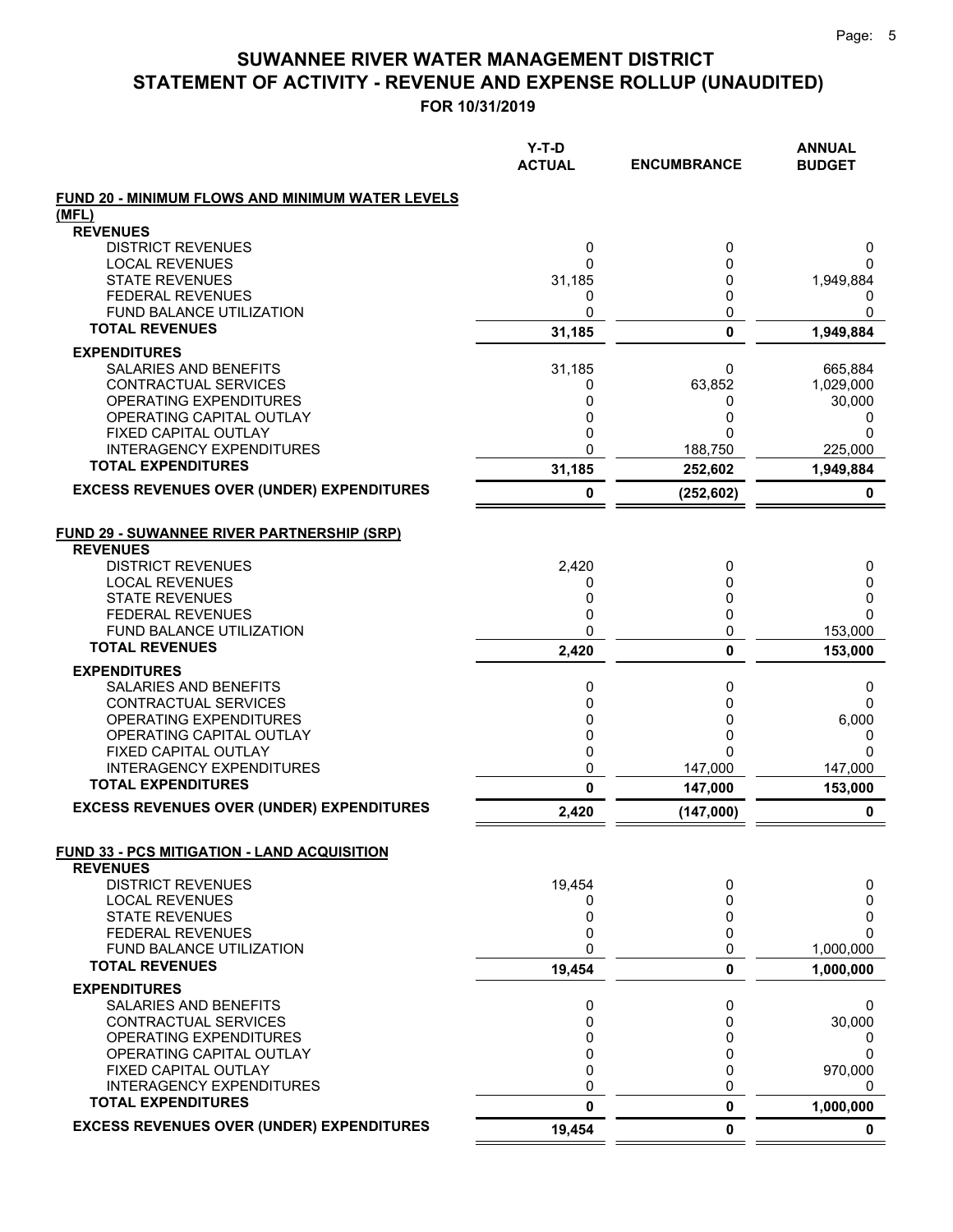|                                                   | Y-T-D<br><b>ACTUAL</b> | <b>ENCUMBRANCE</b> | <b>ANNUAL</b><br><b>BUDGET</b> |
|---------------------------------------------------|------------------------|--------------------|--------------------------------|
| <b>FUND 51 - DISTRICT AG COST-SHARE</b>           |                        |                    |                                |
| <b>REVENUES</b>                                   |                        |                    |                                |
| <b>DISTRICT REVENUES</b>                          | 0                      | 0                  | 0                              |
| <b>LOCAL REVENUES</b>                             | 0                      | 0                  | 0                              |
| <b>STATE REVENUES</b><br><b>FEDERAL REVENUES</b>  | 0<br>0                 | 0<br>0             | 0<br>$\Omega$                  |
| FUND BALANCE UTILIZATION                          | 24,062                 | 0                  | 2,020,000                      |
| <b>TOTAL REVENUES</b>                             | 24,062                 | 0                  | 2,020,000                      |
| <b>EXPENDITURES</b>                               |                        |                    |                                |
| SALARIES AND BENEFITS                             | 0                      | 0                  | 0                              |
| CONTRACTUAL SERVICES                              | 24,062                 | 964,636            | 2,000,000                      |
| OPERATING EXPENDITURES                            | 0                      | 0                  | 0                              |
| OPERATING CAPITAL OUTLAY                          | 0                      | 0                  | 0                              |
| FIXED CAPITAL OUTLAY                              | 0                      | 0                  | 0                              |
| <b>INTERAGENCY EXPENDITURES</b>                   | 0                      | 0                  | 20,000                         |
| <b>TOTAL EXPENDITURES</b>                         | 24,062                 | 964,636            | 2,020,000                      |
| <b>EXCESS REVENUES OVER (UNDER) EXPENDITURES</b>  | 0                      | (964, 636)         | 0                              |
| <b>FUND 52 - WATER RESOURCE DEVELOPMENT</b>       |                        |                    |                                |
| <b>REVENUES</b><br><b>DISTRICT REVENUES</b>       | 0                      |                    |                                |
| <b>LOCAL REVENUES</b>                             | 0                      | 0<br>0             | 0<br>0                         |
| <b>STATE REVENUES</b>                             | 0                      | 0                  | 0                              |
| <b>FEDERAL REVENUES</b>                           | 0                      | 0                  | 0                              |
| <b>FUND BALANCE UTILIZATION</b>                   | 0                      | 0                  | 1,680,000                      |
| <b>TOTAL REVENUES</b>                             | 0                      | 0                  | 1,680,000                      |
| <b>EXPENDITURES</b>                               |                        |                    |                                |
| SALARIES AND BENEFITS                             | 0                      | 0                  | 0                              |
| CONTRACTUAL SERVICES                              | 0                      | 0                  | 450,000                        |
| OPERATING EXPENDITURES                            | 0                      | 0                  | 0                              |
| OPERATING CAPITAL OUTLAY<br>FIXED CAPITAL OUTLAY  | 0<br>0                 | 0<br>0             | 0<br>0                         |
| <b>INTERAGENCY EXPENDITURES</b>                   | 0                      | 0                  | 1,230,000                      |
| <b>TOTAL EXPENDITURES</b>                         | 0                      | 0                  | 1,680,000                      |
| <b>EXCESS REVENUES OVER (UNDER) EXPENDITURES</b>  | 0                      | 0                  | 0                              |
| <b>FUND 53 - DISTRICT RIVER COST-SHARE</b>        |                        |                    |                                |
| <b>REVENUES</b>                                   |                        |                    |                                |
| <b>DISTRICT REVENUES</b>                          | 0                      | 0                  | 0                              |
| <b>LOCAL REVENUES</b>                             | 0                      | 0                  | 0                              |
| <b>STATE REVENUES</b>                             | 0                      | 0                  | 0                              |
| <b>FEDERAL REVENUES</b>                           | 0                      | 0                  | $\Omega$                       |
| FUND BALANCE UTILIZATION<br><b>TOTAL REVENUES</b> | 0<br>0                 | 0<br>0             | 2,258,069<br>2,258,069         |
| <b>EXPENDITURES</b>                               |                        |                    |                                |
| SALARIES AND BENEFITS                             | 0                      | 0                  | 0                              |
| CONTRACTUAL SERVICES                              | 0                      | 0                  | 0                              |
| OPERATING EXPENDITURES                            | 0                      | 0                  | 0                              |
| OPERATING CAPITAL OUTLAY                          | 0                      | 0                  | 0                              |
| FIXED CAPITAL OUTLAY                              | 0                      | 0                  | $\Omega$                       |
| <b>INTERAGENCY EXPENDITURES</b>                   | $\mathbf 0$            | 1,260,618          | 2,258,069                      |
| <b>TOTAL EXPENDITURES</b>                         | 0                      | 1,260,618          | 2,258,069                      |
| <b>EXCESS REVENUES OVER (UNDER) EXPENDITURES</b>  | $\mathbf{0}$           | (1, 260, 618)      | $\mathbf 0$                    |